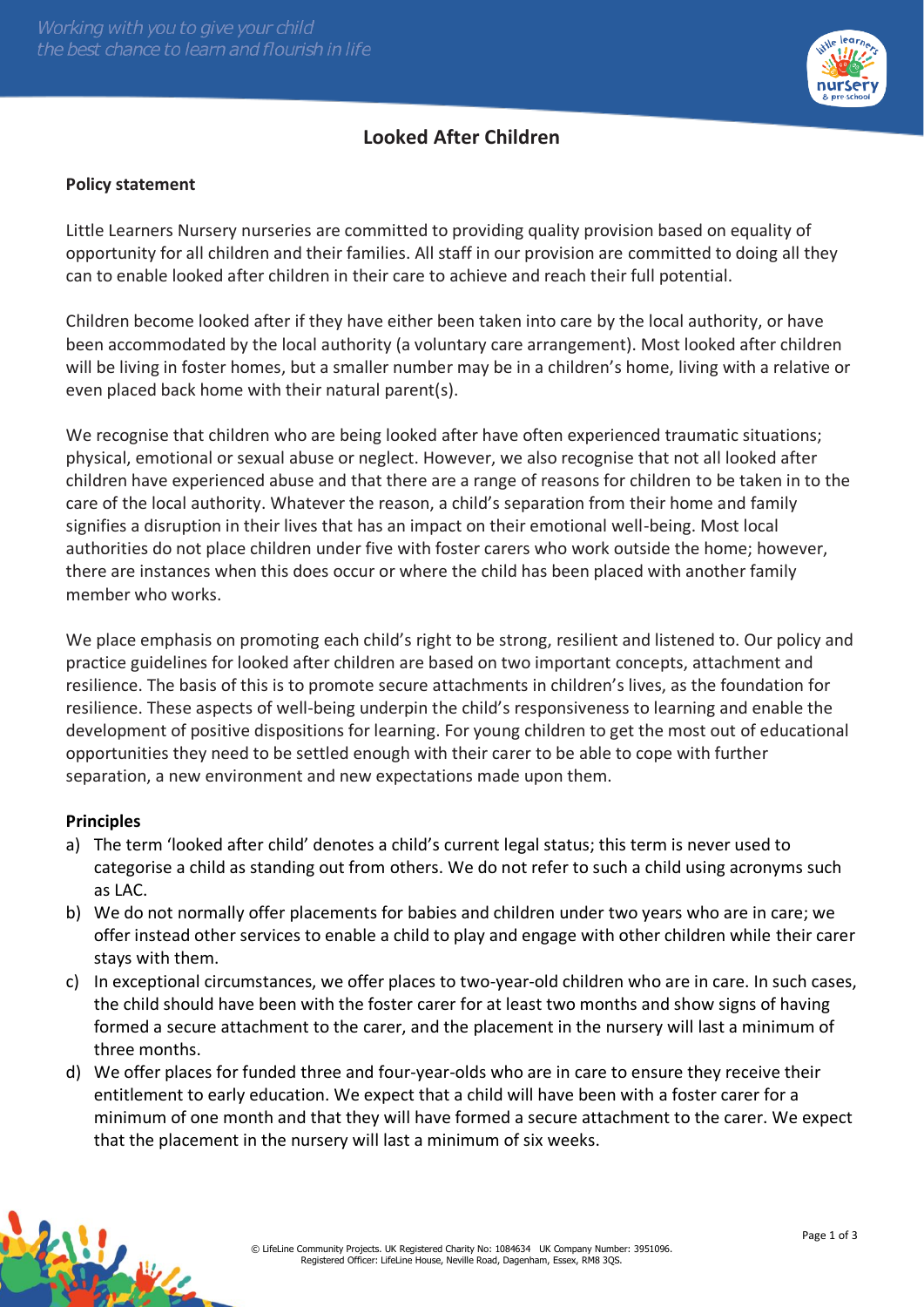

e) Where a child who normally attends our nursery is taken into care and is cared for by a local foster carer, we will continue to offer the placement for the child.

## **Our Procedures**

- a) The designated person for looked after children is the lead safeguarding practitioner.
- b) Every child is allocated a key person before they start and this is no different for a looked after child. The lead safeguarding practitioner ensures the key person has the information, support and training necessary to meet the looked after child's needs.
- c) The lead safeguarding practitioner and the key person liaise with agencies, professionals and practitioners involved with the child and his or her family and ensure that appropriate information is gained and shared.
- d) Little Learners recognises the role of the local authority children's social care department as the child's 'corporate parent' and as the key agency in determining what takes place with the child. Nothing changes, especially with regard to the birth parent's or foster carer's role in relation to the nursery, without prior discussion and agreement with the child's social worker.
- e) At the start of a placement a meeting of professionals takes place to determine the objectives of the placement and draw up a care plan that incorporates the child's learning needs. This plan is reviewed after two weeks, six weeks and three months. Thereafter at three to six monthly intervals. The care plan needs to consider issues for the child such as:
	- their emotional needs and how they are to be met
	- how any emotional issues and problems that affect behaviour are managed
	- their sense of self, culture, language(s) and identity and how this is to be supported
	- their need for sociability and friendship
	- their interests and abilities and possible learning journey pathway
	- how any special needs will be supported.
- f) In addition, the care plan will also consider:
	- how information will be shared with the foster carer and local authority (as the 'corporate parent') as well as what information is shared with whom and how it will be recorded and stored
	- what contact the child has with his/her birth parent(s) and what arrangements will be in place for supervised contact. If this is to be at the nursery, when, where and what form the contact will take will be discussed and agreed
	- what written reporting is required
	- wherever possible, and where the plan is for the child's return home, the birth parent(s) should be involved in planning
	- with the social worker's agreement, and as part of the plan, the birth parent(s) should be involved in the nursery's activities that include parents, such as outings and fun-days etc alongside the foster carer.
- g) The settling-in process for the child is agreed. It should be the same as for any other child, with the foster carer taking the place of the parent, unless otherwise agreed. It is even more important that the 'proximity' stage is followed until it is visible that the child has formed a sufficient relationship with the key person and for them to act as a 'secure base' to allow the gradual separation from the foster carer. This process may take longer in some cases, so time needs to be allowed for it to take place without causing further distress or anxiety to the child.